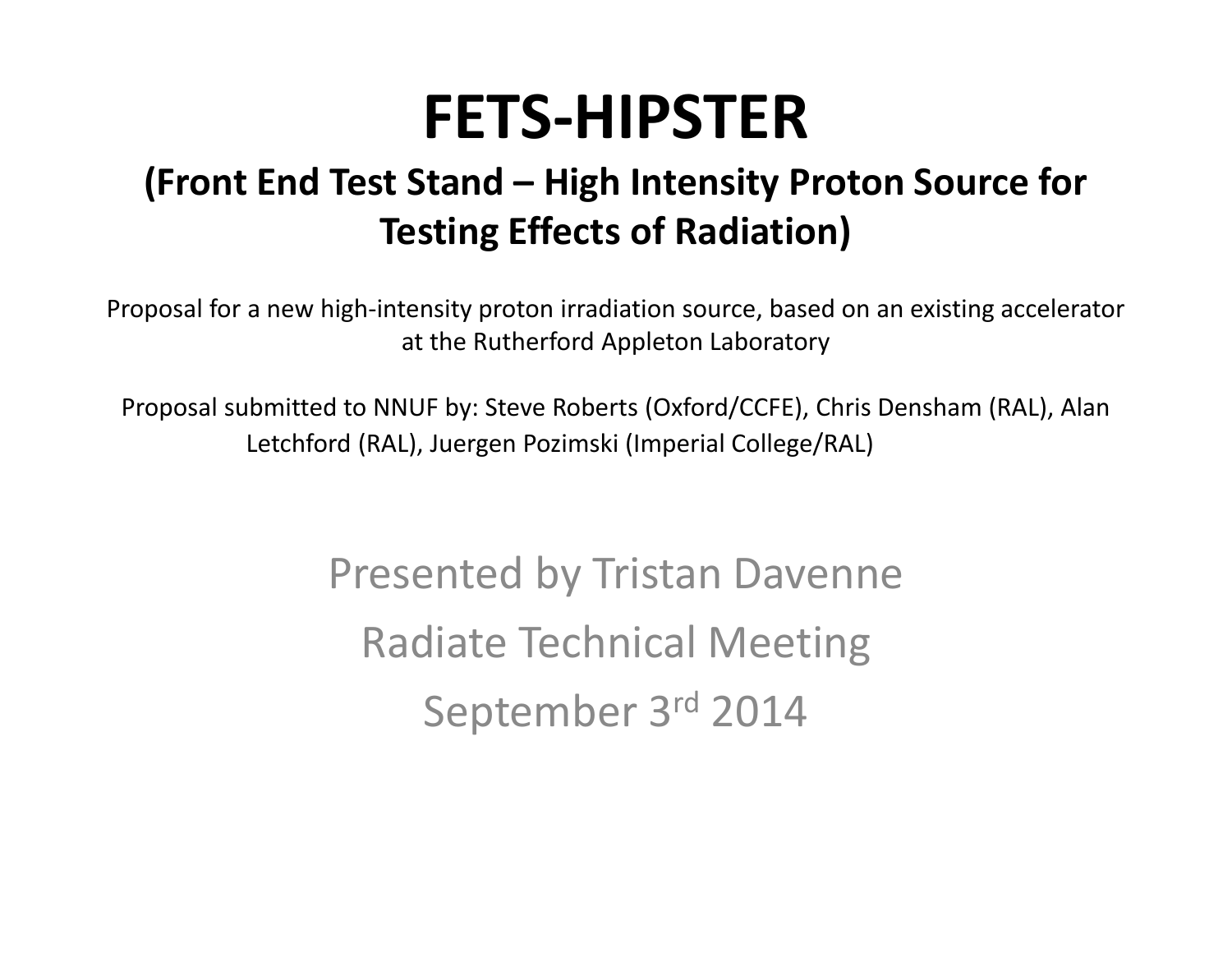## **HIPSTERkey points in proposal**

• Extension of the Front End Test Stand (FETS) research accelerator currently being commisioned at RAL could provide <sup>a</sup> unique high‐intensity materials irradiation facility.



- • Material samples could be located within or upstream of <sup>a</sup> FETS beam dump and remote handling facilities would be constructed to enable transfer of material samples.
- •● Activated samples would be supplied to collaborating institutes for postirradiation examination, for example the NNUF irradiated materials test facility at CCFE (Culham Centre for Fusion Energy).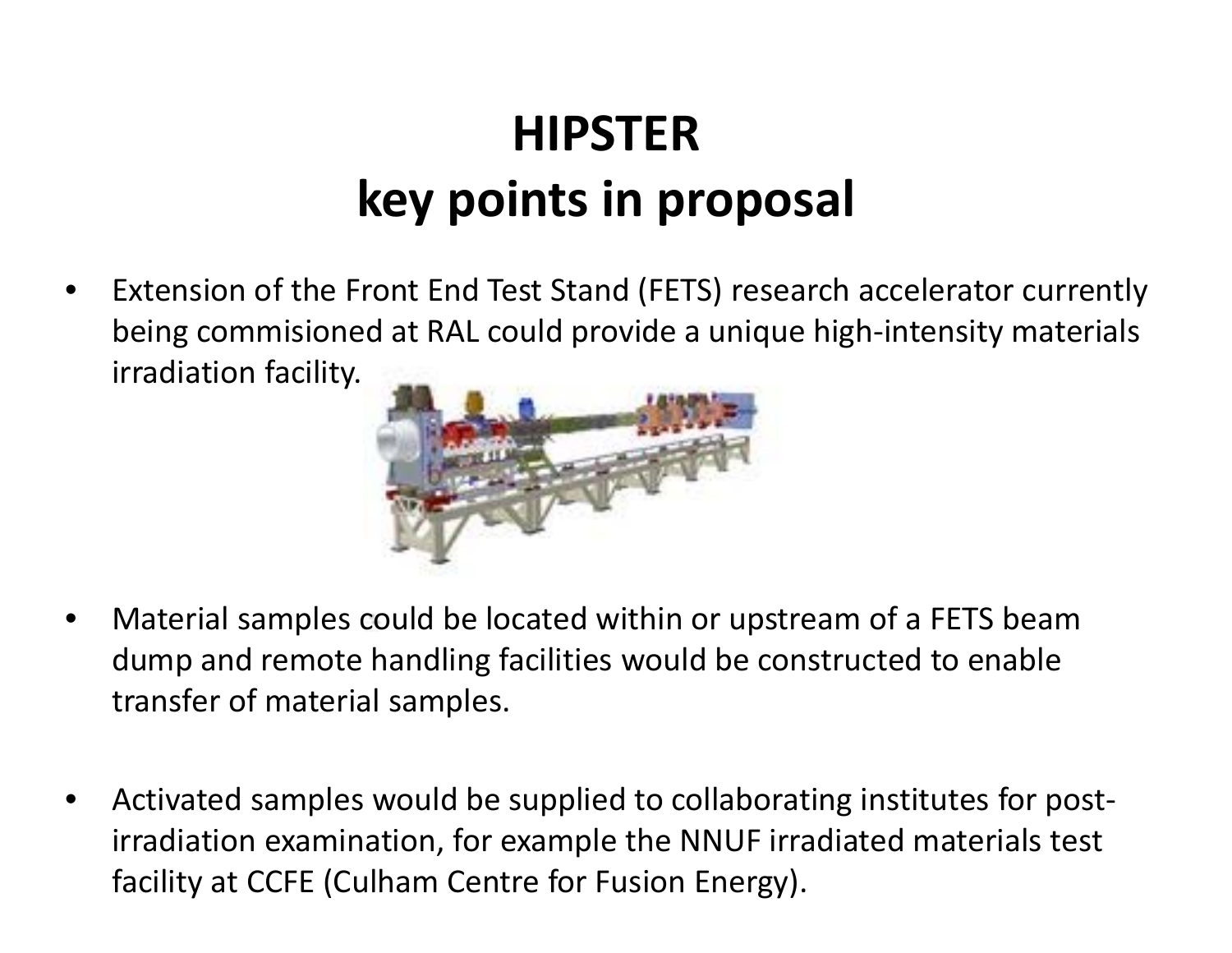## **HIPSTERkey points in proposal**

- HIPSTER would be capable of enabling:
- deep (~30 microns), near‐uniform radiation damage to moderate levels within reasonable timescales (up to ~100 dpa per annum)

‐ studies of irradiation induced microstructural changes and bulk mechanical properties and behaviour including: hardening, embrittlement, creep, stress‐corrosion cracking, and thermal property changes such as thermal conductivity

- $\bullet$  $\bullet$  Protons shown to be excellent surrogates for reactor neutrons
- $\bullet$  FETS beam can generate radiation damage at end‐of‐life dpa levels for fission and fusion reactors
- Upgrade to 15‐20 MeV attractive to mimic fusion neutrons
- •High heat flux source (ref fusion divertor)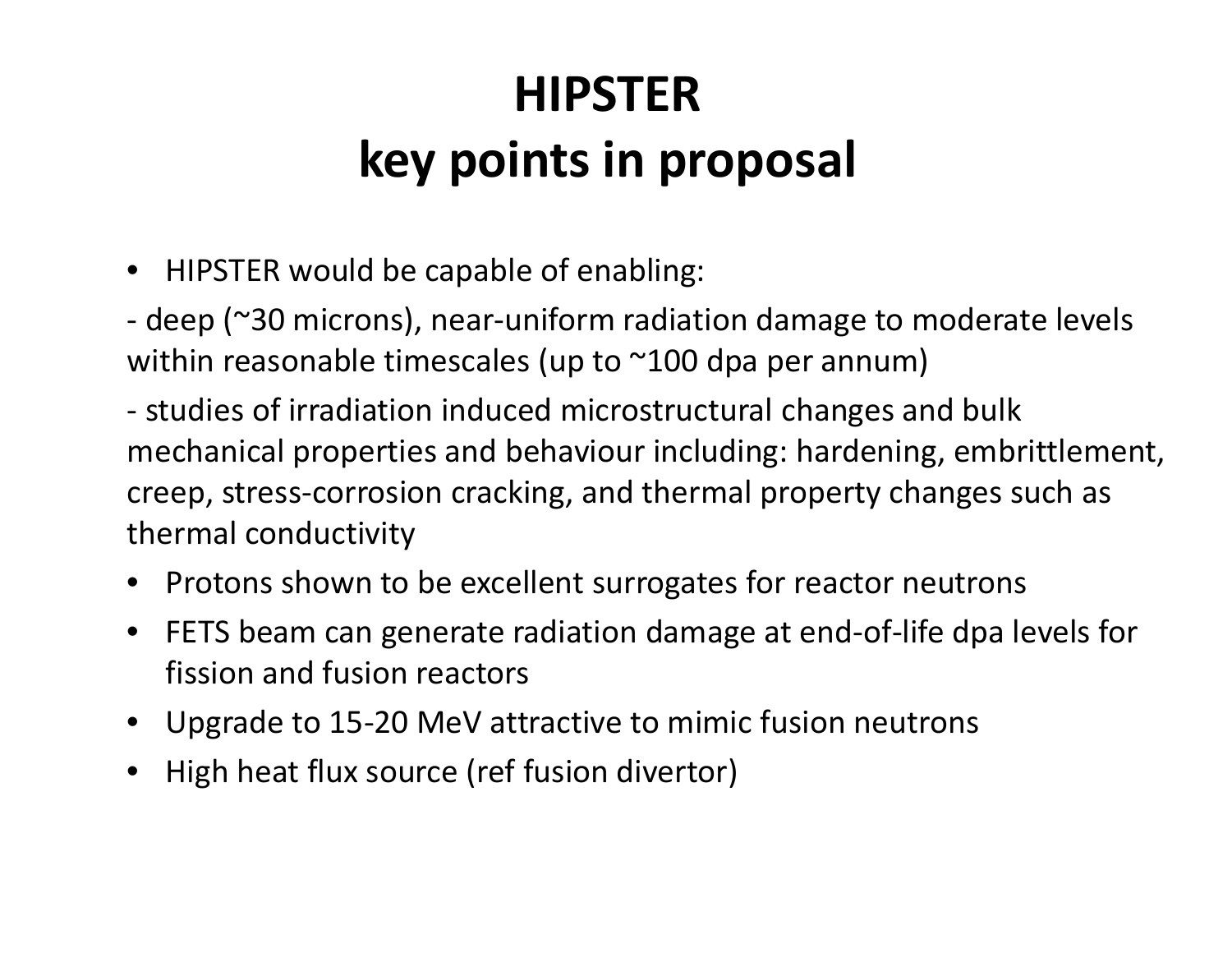#### **FETS beam parameters**

- Proton beam energy <sup>=</sup> 3MeV
- $\bullet$ • Beam spot size = 100 to 1e4 cm<sup>2</sup>
- Beam Pulse length <sup>=</sup> 2ms
- •• Beam Frequency = 50Hz
- Time averaged beam current = 6mA
- Current during beam pulse <sup>=</sup> 60mA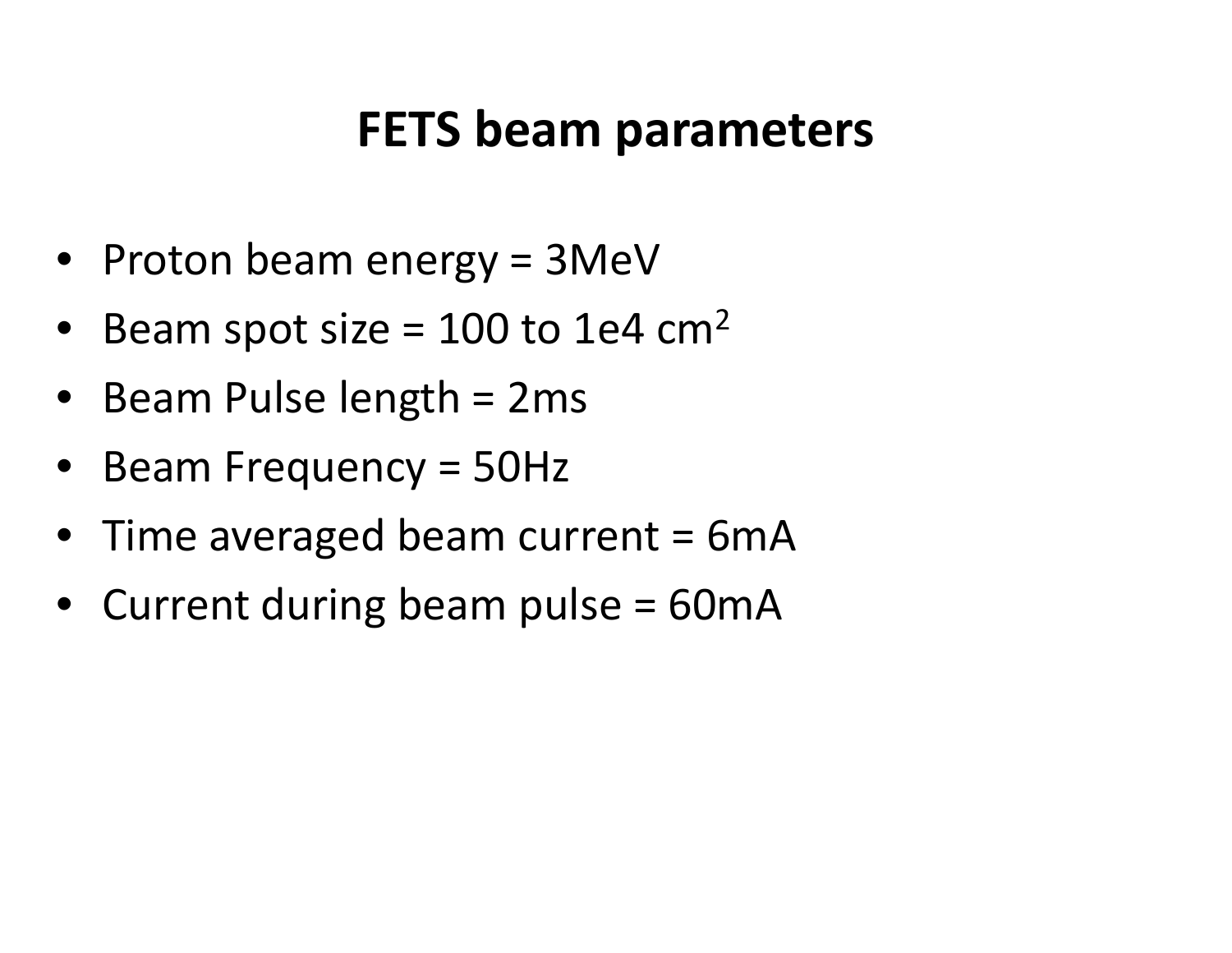## **Example of energy deposition**

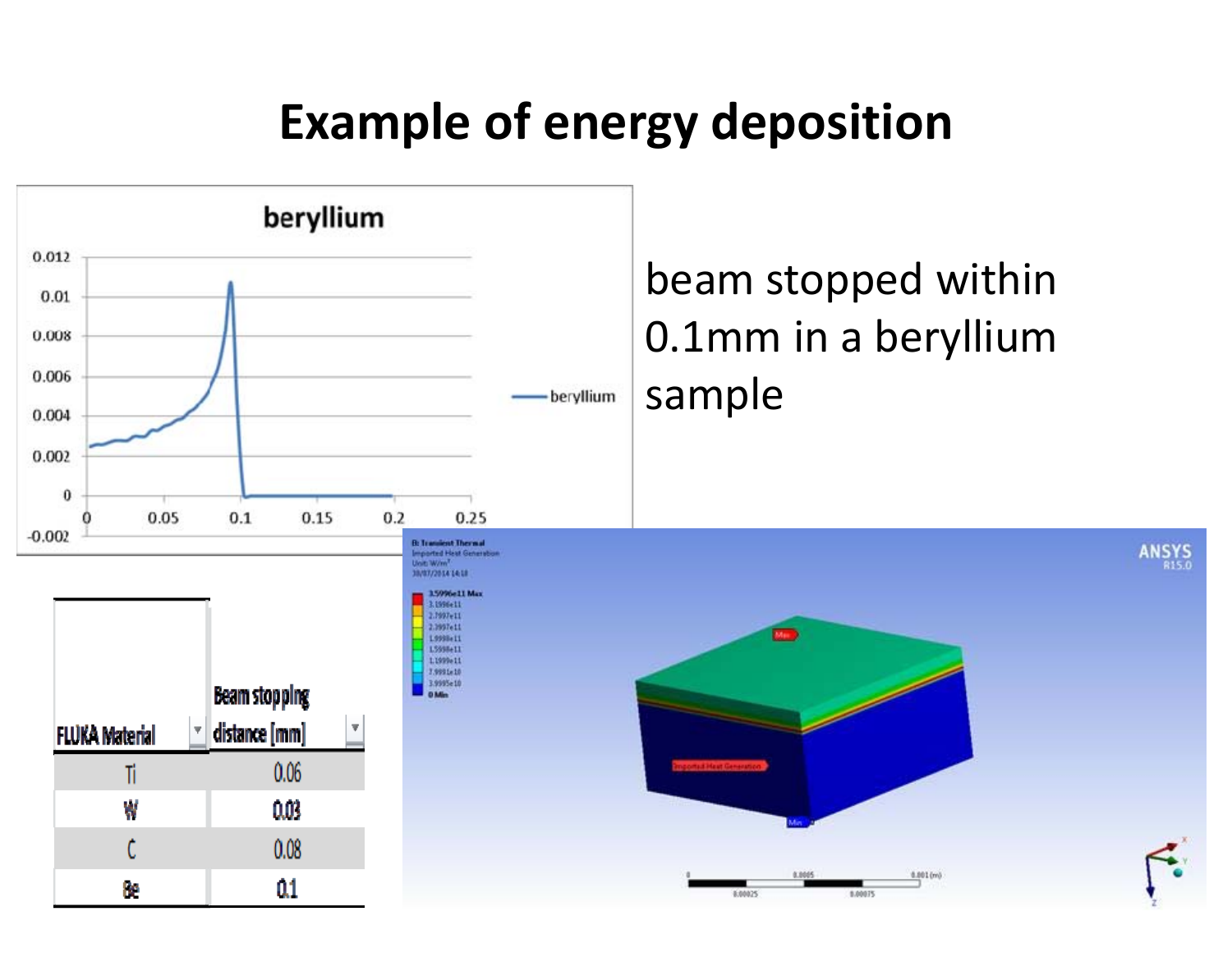#### **Thermal Management Challenges**

Consider an irradiation sample attached to <sup>a</sup> water cooled back plate

Main Challenges –

Potentially high heat flux to cooling water

Pulsed power density results in unsteady sample temperature

Temperature difference between sample and cooling plate

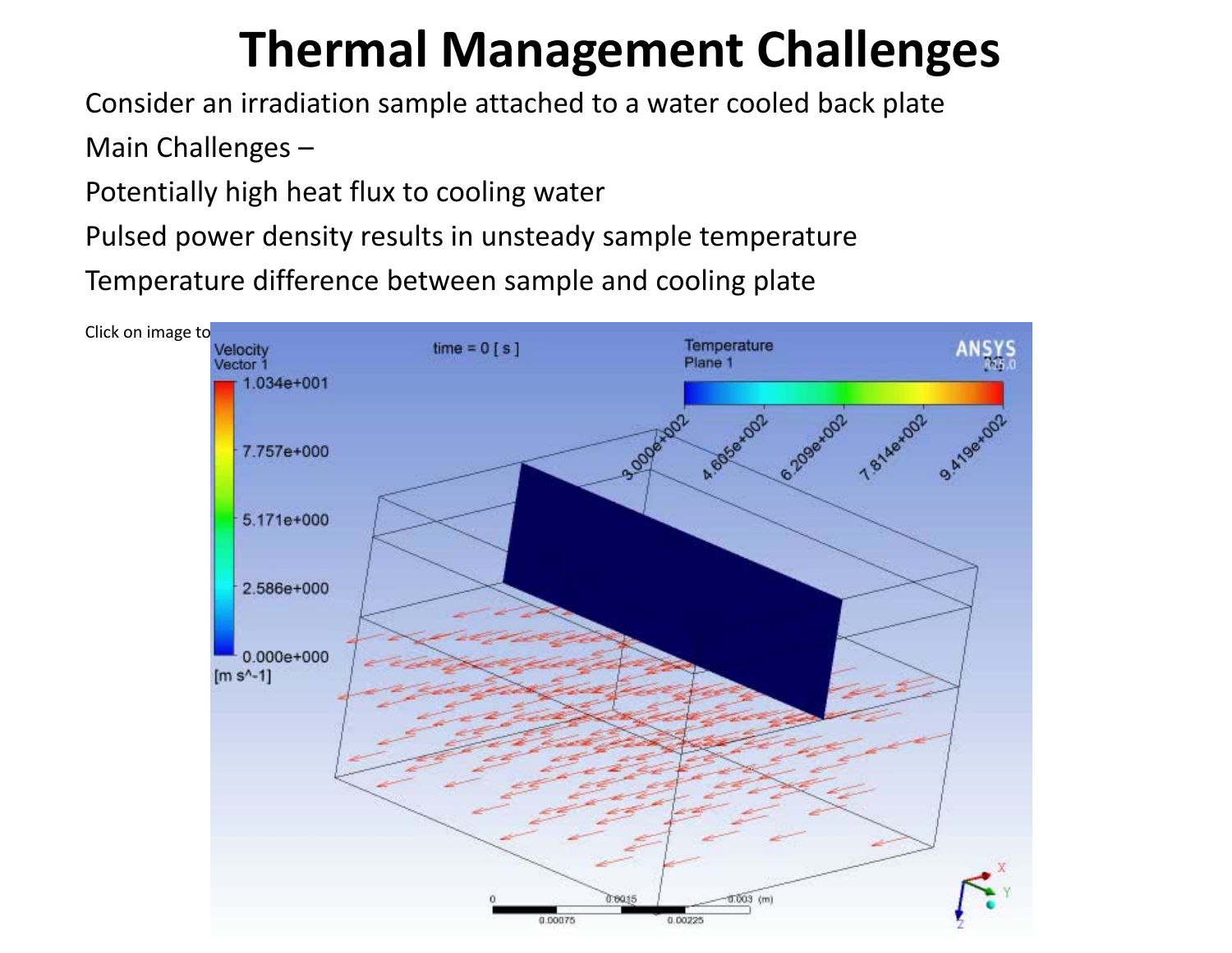#### **Heat Flux**

For the range of beam size considered the required heat flux would be <sup>a</sup> maximum of 1.8MW/m2, this is below the heat flux achieved in the ISIS Neutron target TS1 at RAL

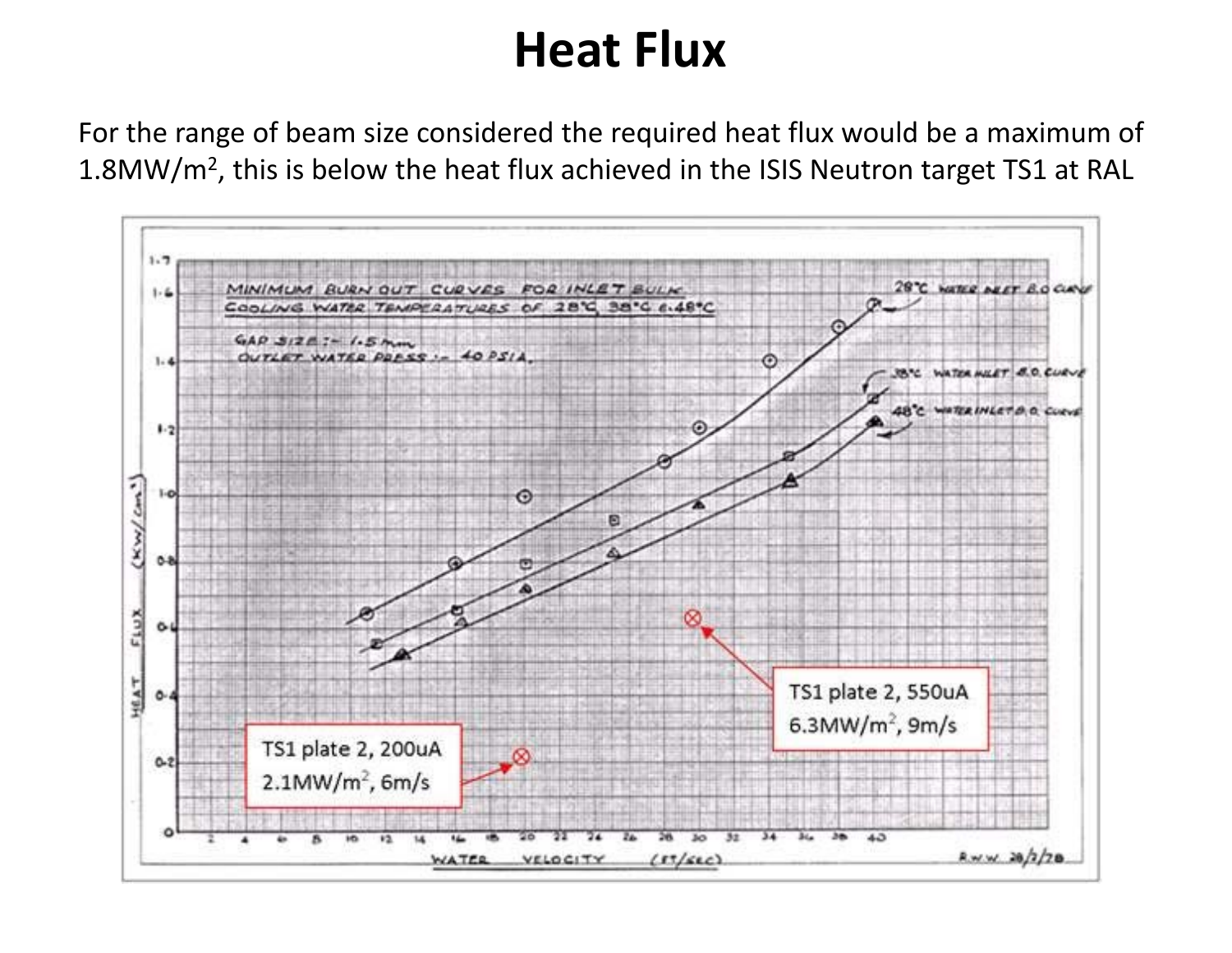#### **Pulsed thermal power deposition**



**B: Transient Thermal** 

#### Temperature immediately after beam pulse



- • Resultant temperature fluctuation depends on beam size
- •**Conduction in the sample** during the 2ms beam pulse affects peak temperature
	- •• Surface temperature similar to maximumtemperature

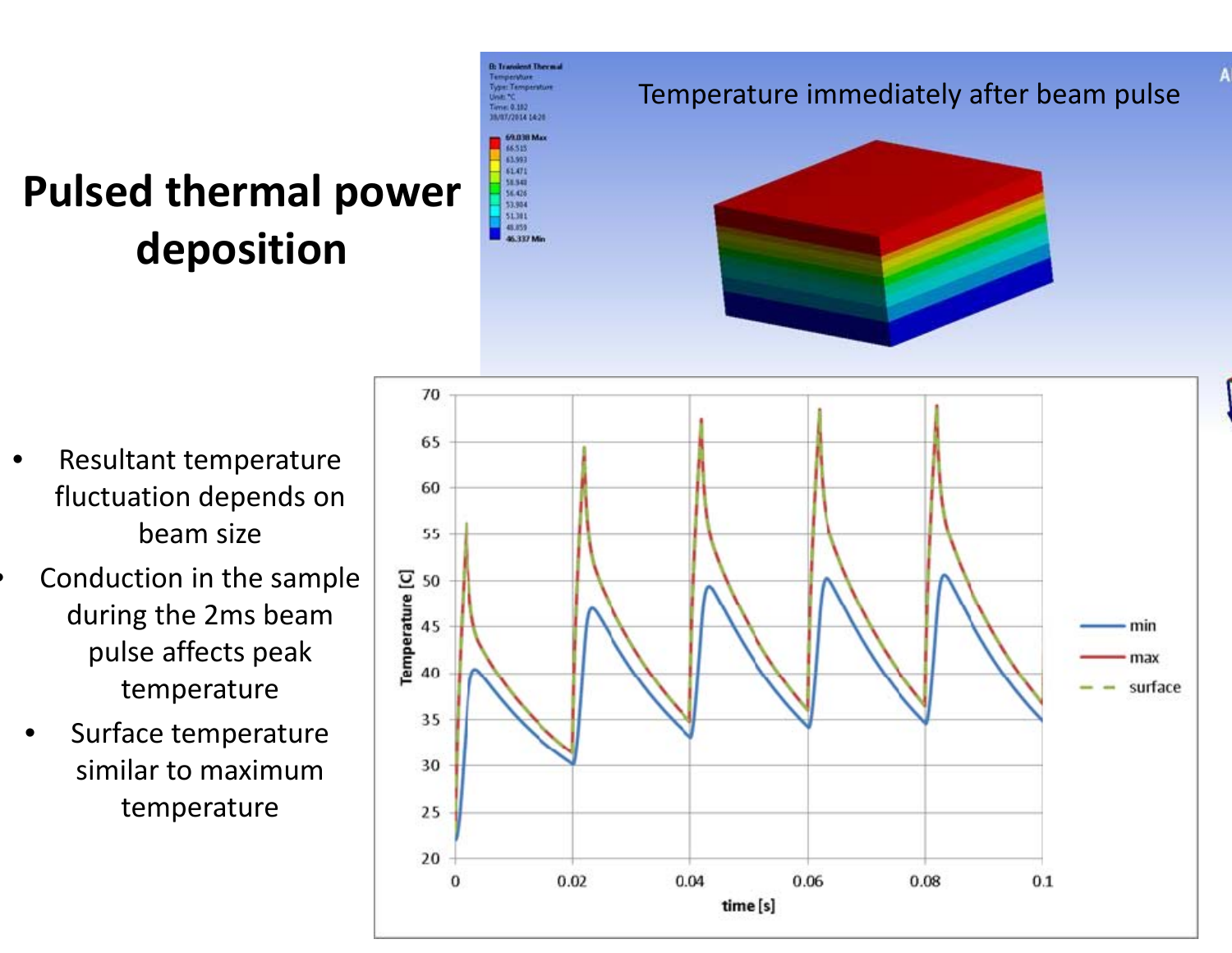#### **Induced Stress in Sample**

High stresses arise with a focused beam on the sample especially if it is perfectly bonded to <sup>a</sup> cooled back plate





Maximum temperature and stress in samples depends on beam size, sample shape, and attachment to cooled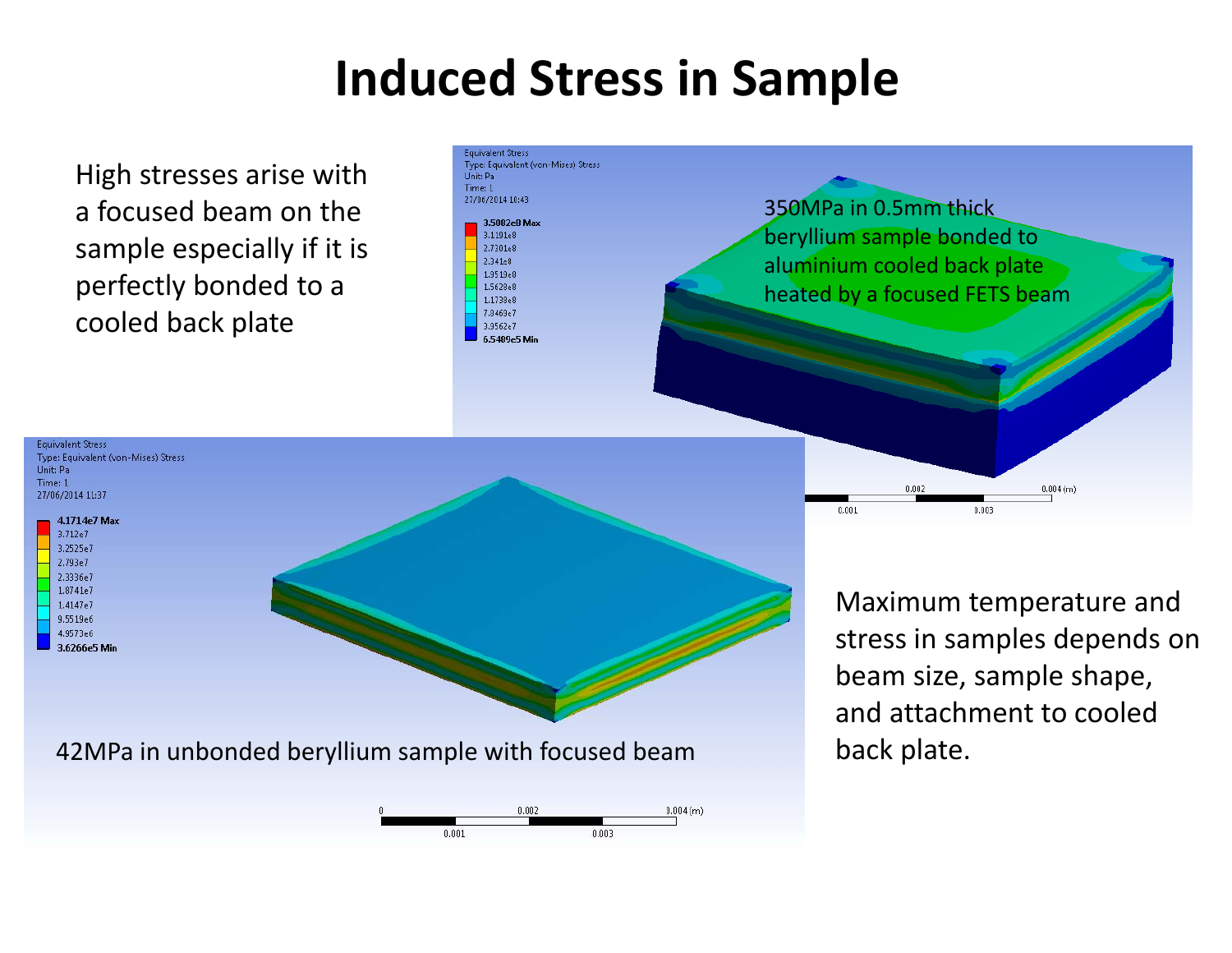## **Summary of FETS HIPSTER Operating Parameters**

| Terget<br>side<br>length | <b>Target</b><br>i arau | <b>Priver</b><br>density | Dpa/s |                                |    | deys/dpe |        |        | Max temperature "C" |    |     | Temperature Fluctuation per<br>pulse |      |      |
|--------------------------|-------------------------|--------------------------|-------|--------------------------------|----|----------|--------|--------|---------------------|----|-----|--------------------------------------|------|------|
| GM.                      | law?                    | W/an^2  Fe               |       |                                | I۴ | jFe      |        | l Ba   | jFe                 |    | 184 | I۴                                   |      | l Ba |
| 10                       | 100                     | 180                      |       | 1.33E-05 2.37E-C5 1.22E-06     |    | 0.87     | 0.49   | 9,49   | 86                  |    | Б   |                                      | 42   | 33   |
| 20                       | 400                     |                          |       | 45 3.32E-06 5.92E-06 3.05E-07  |    | 3.48     | 1.96   | 37.97  | æ                   |    |     | <b>1L5</b>                           | LO.6 | 8.2  |
| 50                       | 2500                    |                          |       | 7.2 5.726-07 9.476-07 4.006-00 |    | 끄져       | 12.21  | 297.9  | 25                  | 24 |     | ᅝ                                    | 16   | 1.1  |
| 100                      | 1.30E+04                |                          |       | 1.33E-07 2.37E-C7 1.22E-08     |    | 87.04    | 48. SL | 949.19 | 23                  | 23 |     | t.                                   | 0.4  | 0.3  |

A wide range of target area (beam spot size) have been considered.

SRIM calculations highlight that large dpa values are achievable even with the most blown up beam considered

The larger the beam the easier the thermal management issues are to deal with.

With a beam area of 2500 cm<sup>2</sup> the required cooling heat flux is easily manageable at 0.07MW/m2, the predicted sample temperature fluctuation is less than 2K and yet 20dpa/fpy in Tungsten is still possible.